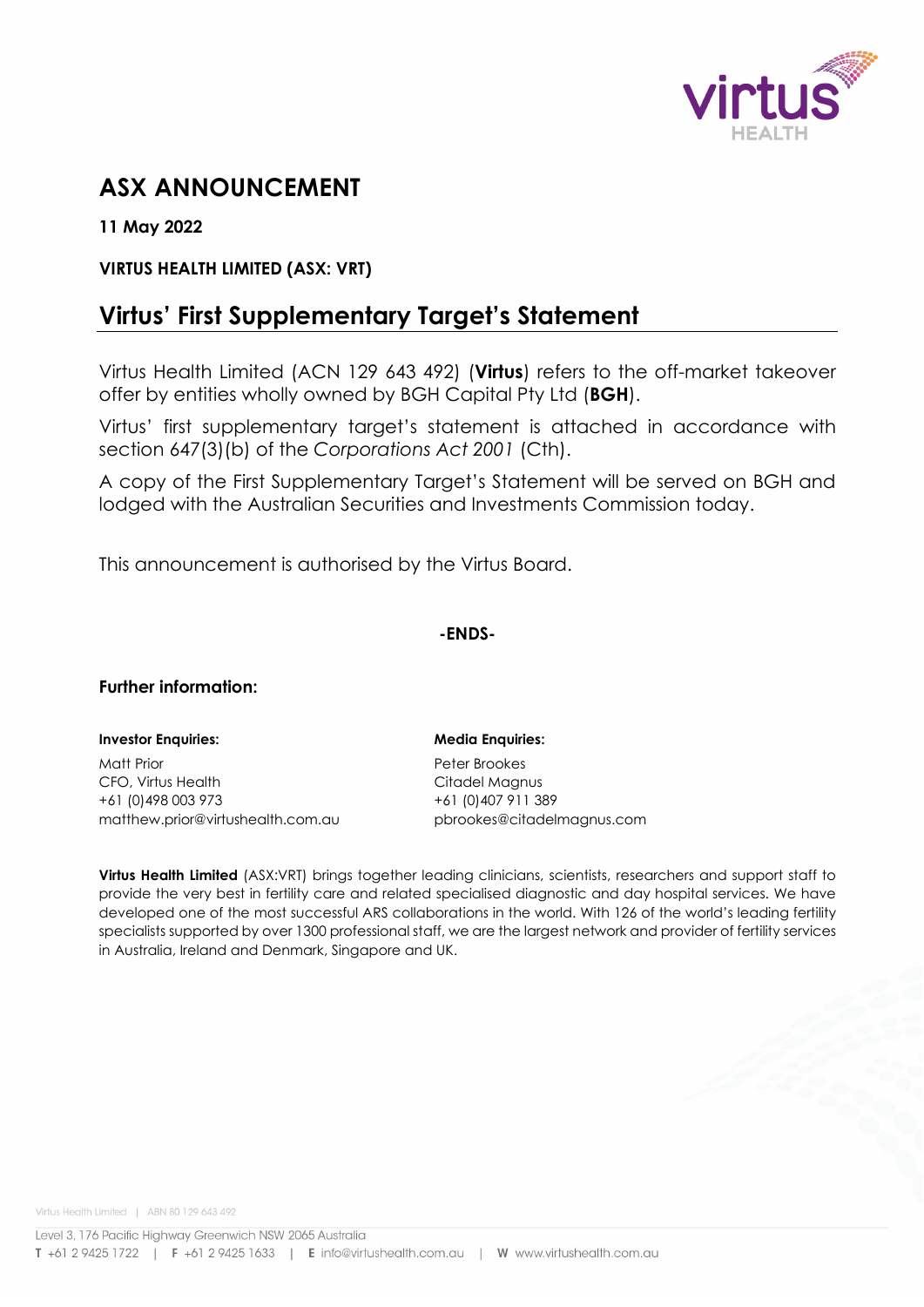

Virtus Health Limited ACN 129 643 492

# **First Supplementary Target's Statement**

#### **1 First Supplementary Target's Statement**

This document is a supplementary target's statement under section 644 of the *Corporations Act 2001* (Cth) (**Act**). It is the first supplementary target's statement (**First Supplementary Target's Statement**) issued by Virtus Health Limited (ACN 129 643 492) (**Virtus**) in relation to the off-market takeover bid made by the BGH Bidders for all the Virtus Shares in which the BGH Bidders do not have a Relevant Interest. This First Supplementary Target's Statement supplements, and should be read together with, Virtus' target's statement dated 3 May 2022 (**Original Target's Statement**).

#### **2 Risk that you may not get the best price if you sell Virtus Shares on market**

*Virtus Shareholders should be aware that, following the outcome of Takeovers Panel proceedings (see section [2.1](#page-1-0) below), the structure of the unsolicited BGH Offer means that:* 

- *BGH may acquire Virtus Shares on market at prices higher than the \$8.00 BGH Offer Consideration without prior disclosure of that improved offer consideration to ASX; and*
- *any Virtus Shareholder who sells their Virtus Shares to BGH on market will not receive any improved offer consideration under the BGH Offer (to the extent the BGH Offer price is subsequently increased).*

#### <span id="page-1-0"></span>**2.1 Takeovers Panel declined to commence proceedings on CapVest application**

On 7 April 2022 CapVest made an application to the Takeovers Panel seeking orders that BGH may only make purchases on ASX at a price higher than the BGH Offer Consideration after first announcing the improved Offer Consideration to ASX (see section 9.4 of the Original Target's Statement).

The Takeovers Panel has made a final decision not to make the orders requested by CapVest. The decision was made on the basis that BGH has undertaken to make an immediate announcement after it first executes a buy order on market (to purchase Virtus Shares) at a higher price than the \$8.00 BGH Offer Consideration.<sup>[1](#page-1-1)</sup>

<span id="page-1-1"></span><sup>1</sup> See the announcement "TOV: VRT 04R – Panel Declines to Conduct Proceedings" released on 4 May 2022, available on [www.asx.com.au.](http://www.asx.com.au/)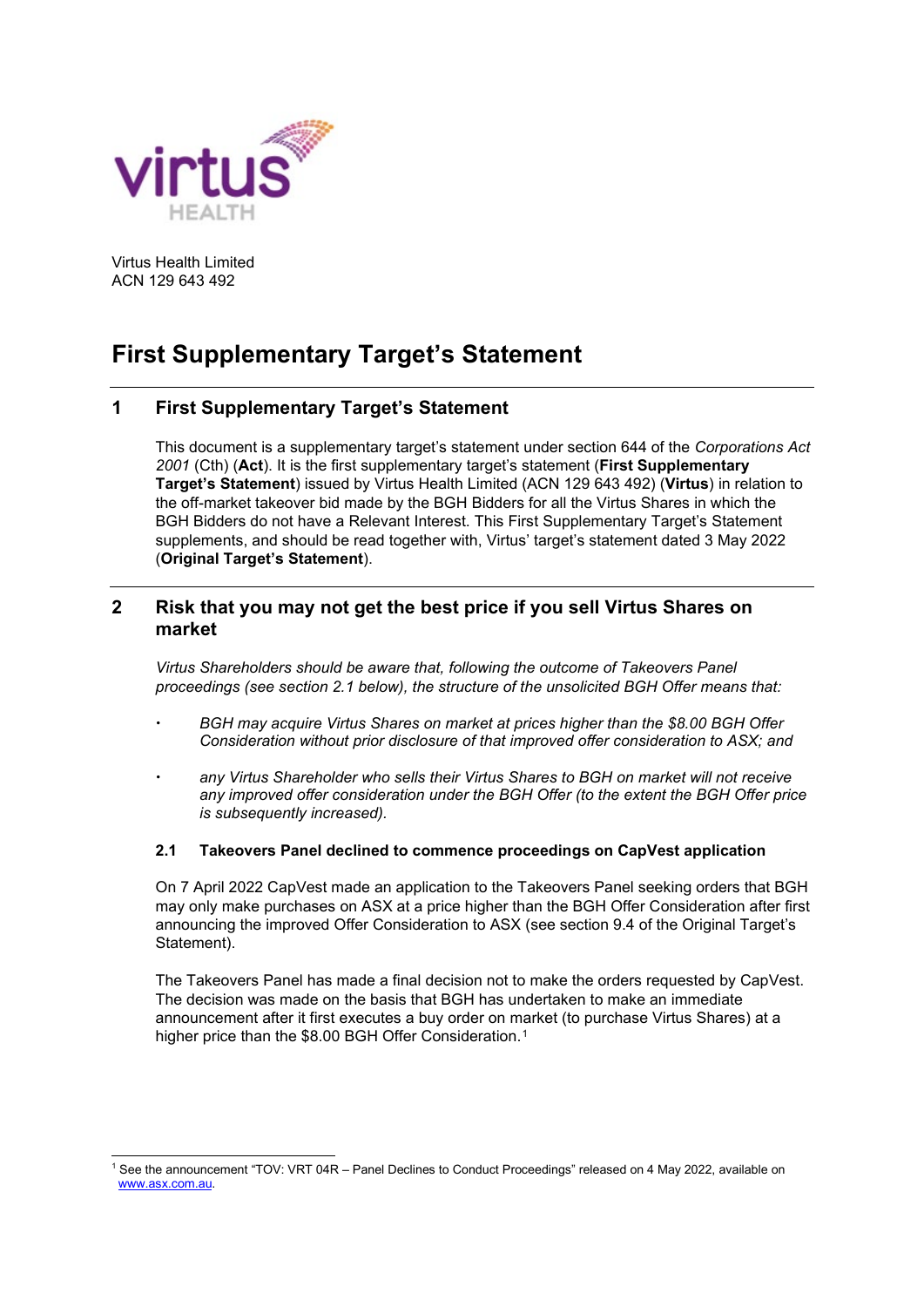#### **2.2 Implications of selling your Virtus Shares on market**

In its Bidders Statement BGH has advised that it has appointed a broker to acquire Virtus Shares on market during normal trading hours at prices equal to, below, or higher than the \$8.00 BGH Offer Consideration.

If BGH purchases Virtus Shares on market at a price higher than \$8.00, it must increase the price under the BGH Offer to match the maximum price that it has paid for Virtus Shares on market (**Improved BGH Consideration**). If this occurs, all Virtus Shareholders who have accepted the BGH Offer will receive the Improved BGH Consideration for their Virtus Shares if the BGH Offer becomes unconditional.

However, BGH does not consider that it needs to disclose to ASX the amount of any Improved BGH Consideration prior to its buy order being executed – accordingly, Virtus Shareholders selling their Virtus Shares on market should be aware that they may not be receiving the highest price for their shares.

In other words, if you sell your Virtus Shares on market, you will forfeit the ability to receive any further upside from the bidding contest in respect of those shares (including any Improved BGH Consideration or subsequent CapVest consideration<sup>2</sup>). Accordingly, if Virtus Shareholders wish to retain the possibility of receiving the highest amount of consideration under the bidding contest, they should exercise care in placing sell orders before the outcome of the bidding contest for Virtus becomes clearer.

The price of Virtus Shares on the ASX have exceeded the BGH Offer Consideration of \$8.00 and have often exceeded the CapVest Scheme consideration of \$8.15 since the announcement of the signing of the CapVest Implementation Deed on 13 March 2022.

#### **3 No withdrawal rights available if you accept the BGH Offer**

Virtus made an application to the Takeovers Panel seeking withdrawal rights for Virtus Shareholders who accepted the BGH Offer in reliance on BGH's defective Bidder's Statement (as mentioned in section 5.2 of the Original Target's Statement).

The Takeovers Panel has declined to commence proceedings,<sup>[3](#page-2-1)</sup> meaning that Virtus Shareholders who have accepted the BGH Offer will not be able to withdraw their acceptance of that offer[4](#page-2-2).

Virtus has made an application to the Takeovers Panel to review the decision to decline to conduct proceedings. Virtus will keep shareholders updated of the outcome of its application. There is no certainty that Virtus will be successful in its application or that any shareholder will be permitted to withdraw your acceptance of the BGH Offer.

#### **4 Update on CapVest Transaction**

On 4 May 2022, the Supreme Court of New South Wales made the following orders in relation to the CapVest Scheme:

<span id="page-2-0"></span><sup>&</sup>lt;sup>2</sup> Noting there can be no certainty that BGH will increase the BGH Offer Consideration or that CapVest will increase the consideration offered under the CapVest Transaction.

<span id="page-2-1"></span><sup>&</sup>lt;sup>3</sup> See the announcement "TOV: VRT 05 Panel Declines to Conduct Proceedings" released on 9 May 2022, available on [www.asx.com.au.](http://www.asx.com.au/) 

<span id="page-2-2"></span><sup>4</sup> Except in limited circumstances where BGH extends the BGH Offer by more than one month and Virtus Shareholders are entitled to withdraw their acceptance under the Corporations Act, or if the Prescribed Occurrences Condition is not fulfilled or waived such that the BGH Offer terminates.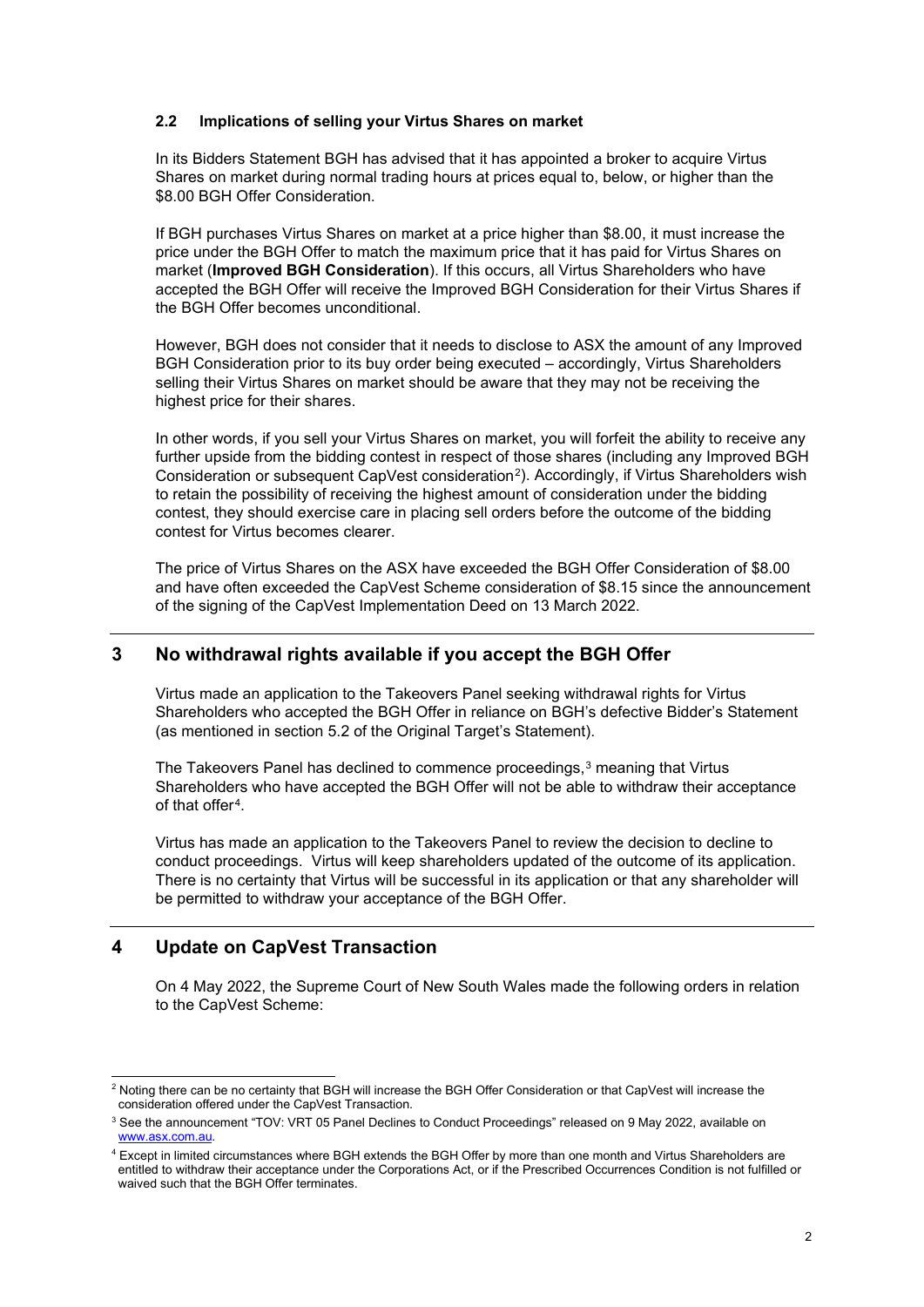- that Virtus convene and hold the CapVest Scheme Meeting to consider and vote on the CapVest Scheme; and
- approving the distribution to Virtus Shareholders of the explanatory statement in respect of the CapVest Scheme (**CapVest Booklet,** which is available at the following link: [https://www.virtushealth.com.au/transaction-booklet\)](https://www.virtushealth.com.au/transaction-booklet).

The CapVest Scheme Meeting will be held as a virtual (online only) meeting at 11.00am (Sydney time) on Monday, 6 June 2022. Shareholders will be able to access the Scheme Meeting using the following link at the time of the meeting: <https://www.meetings.linkgroup.com/VRTSCHEME>

As at the date of this First Supplementary Target's Statement, the Virtus Board considers that the CapVest Transaction is the superior proposal available to Virtus Shareholders.

Please refer to the CapVest Booklet for further details regarding the CapVest Transaction.

#### **5 Virtus Board's Recommendation**

For the reasons set out in the Original Target's Statement, the Virtus Board unanimously determined the BGH Offer<sup>[5](#page-3-0)</sup> to be INFERIOR to the CapVest Transaction and therefore **unanimously recommends that you DO NOT ACCEPT the BGH Offer**. To do this, simply DO NOTHING in respect of the BGH Offer.

Your Directors will not be accepting the BGH Offer in respect of any Virtus Shares which are held or controlled by or on behalf of them, consistent with their recommendation to Virtus Shareholders.

The Virtus Board **unanimously recommends that you vote in favour of the CapVest Scheme, and accept the CapVest Takeover should the CapVest Scheme not be approved by Virtus Shareholders or the Court**, in the absence of a Superior Proposal and subject to the Independent Expert continuing to conclude that the CapVest Scheme is in the best interests of Virtus Shareholders and the CapVest Takeover is fair and reasonable.

The reasons for this recommendation are set out in detail in the CapVest Booklet, which has been sent to Virtus Shareholders. The Transaction Booklet also sets out reasons why you might consider not supporting the CapVest Transaction, and you should read the Transaction Booklet carefully before making any decision in relation to the CapVest Transaction.

#### **6 General**

Unless the context otherwise requires, capitalised terms used but not defined in this First Supplementary Target's Statement have the same meaning as terms defined in the Original Target's Statement.

This First Supplementary Target's Statement prevails to the extent of any inconsistency with the Original Target's Statement.

A copy of this First Supplementary Target's Statement is being lodged with ASIC today. Neither ASIC nor any of its officers take any responsibility for its contents. A copy of this First Supplementary Target's Statement has also been provided to ASX. Neither ASX nor any of its officers takes any responsibility for the contents of this document.

<span id="page-3-0"></span><sup>5</sup> At \$8.00 per Virtus Share and in the form provided in BGH's Bidder's Statement.